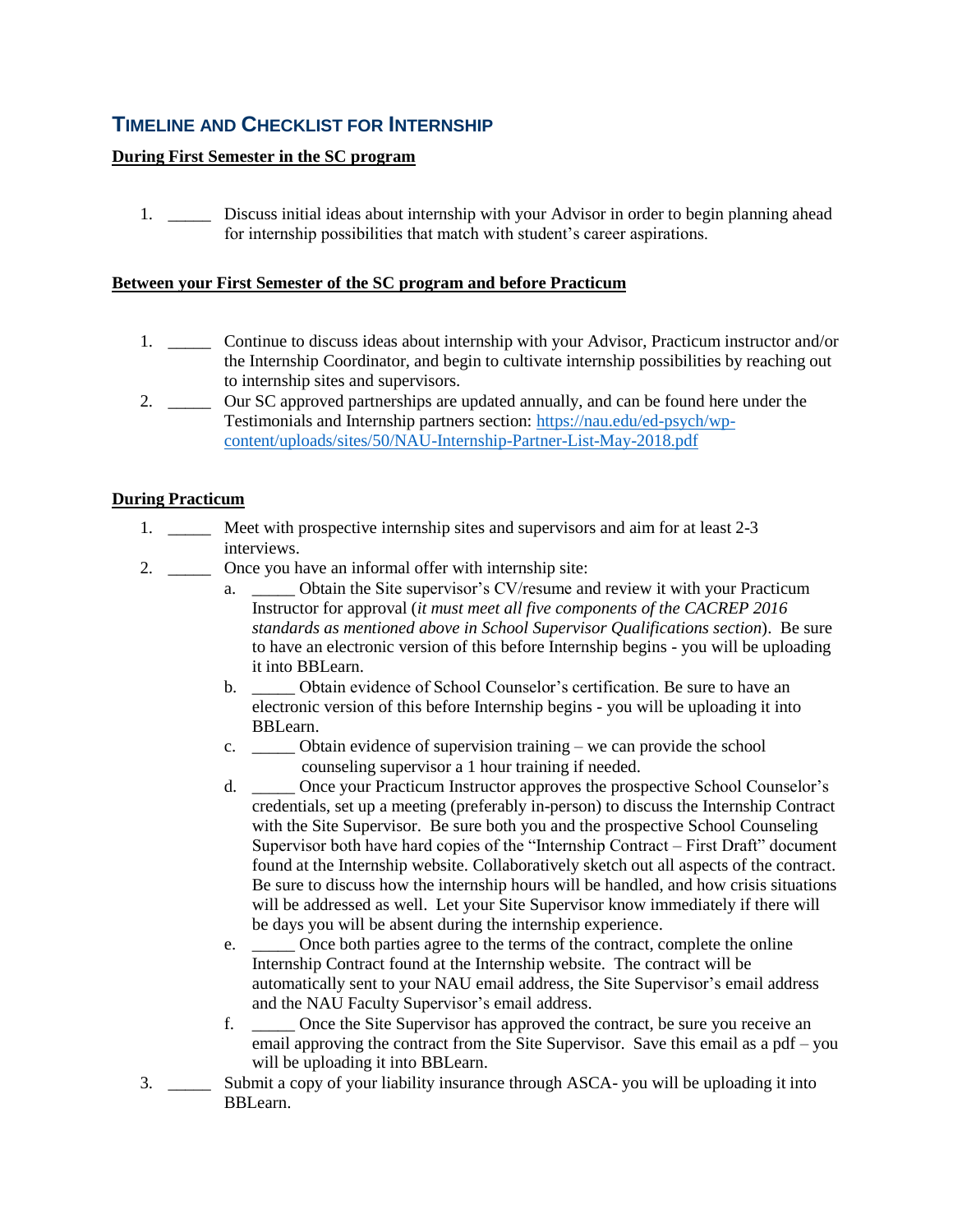- 4. \_\_\_\_\_ Site Supervisor received orientation from NAU Faculty Supervisor we handle this!
- 5. \_\_\_\_\_ Inform Vicki Stevenson to register for 3 or 6 Credit hours once you have a contract (3 credits for 20 hr/wk internship or 6 credits for 40 hr/wk internship)
- 6. \_\_\_\_\_ Complete graduation application (discuss with your Advisor)
- 7. \_\_\_\_\_ Find out from your NAU Internship Faculty instructor when Group supervision will take place (1.5 hours per week or 3 hours every other week)

## **Internship: Early Semester**

- 1. \_\_\_\_\_ Immediately upload all required documents within BBLearn (e.g., contract, liability insurance)
- 2. \_\_\_\_\_ Attend and actively participate in your group supervision meetings at NAU (weekly or bi-weekly schedule arranged by faculty).
- 3. \_\_\_\_\_ Arrange and complete Contact #1 with Site Supervisor, NAU Faculty Supervisor and yourself.

# **Throughout Internship (Daily/Weekly)**

- 1. \_\_\_\_\_ Behave professionally and ethically throughout entire internship
- 2. \_\_\_\_\_ Complete all aspects of your Contract, including participating in individual supervision on a weekly basis
- 3. \_\_\_\_\_ Keep track of hours in Weekly Hour Log (in excel)
- 4. \_\_\_\_\_ Attend and participate in all Group Supervision Meetings at NAU in-person or via Zoom.
- 5. \_\_\_\_\_ At the beginning of the month, upload your signed hourly log from the previous month into BBLearn. Be sure that both you and your site supervisor have signed before uploading

## **Mid-Point of Internship (Approximately 120 direct hours & 300 total hours)**

- 1. \_\_\_\_\_ Remind your Site Supervisor to complete the Mid-point evaluation online. Evaluation results automatically sent to Intern and their Site Supervisor. Important to discuss the evaluation (strengths and areas of improvement during second half of internship)
- 2. \_\_\_\_\_ Intern completes all mid-term requirements found at Internship website:
	- i. \_\_\_\_\_ Mid-Term reflection paper (follow rubric carefully). This will be scored online by your NAU Faculty Supervisor. Check the grade and comments. Revise and resubmit this paper within one week IF required to do so.
	- ii. \_\_\_\_\_ Feedback for School Supervisor
	- iii. \_\_\_\_\_ Feedback for NAU Faculty Supervisor
	- iv. \_\_\_\_\_ Feedback for Site
	- v. \_\_\_\_\_ Mid-point Self-Evaluation and discuss with your Site Supervisor.
- 3. \_\_\_\_\_ Arrange and complete Contact #2 with Site Supervisor, NAU Faculty Supervisor and yourself. (be sure that all mid-point requirements/evaluations are completed *before* Contact #2 takes place)
	- i. The meeting will primarily review the Site Supervisor's mid-point evaluation. The mid-term reflection paper and mid-term Feedback results will also be discussed. A Professional Growth Plan (PGP) can be implemented at this point if the mid-point evaluation requires a PGP